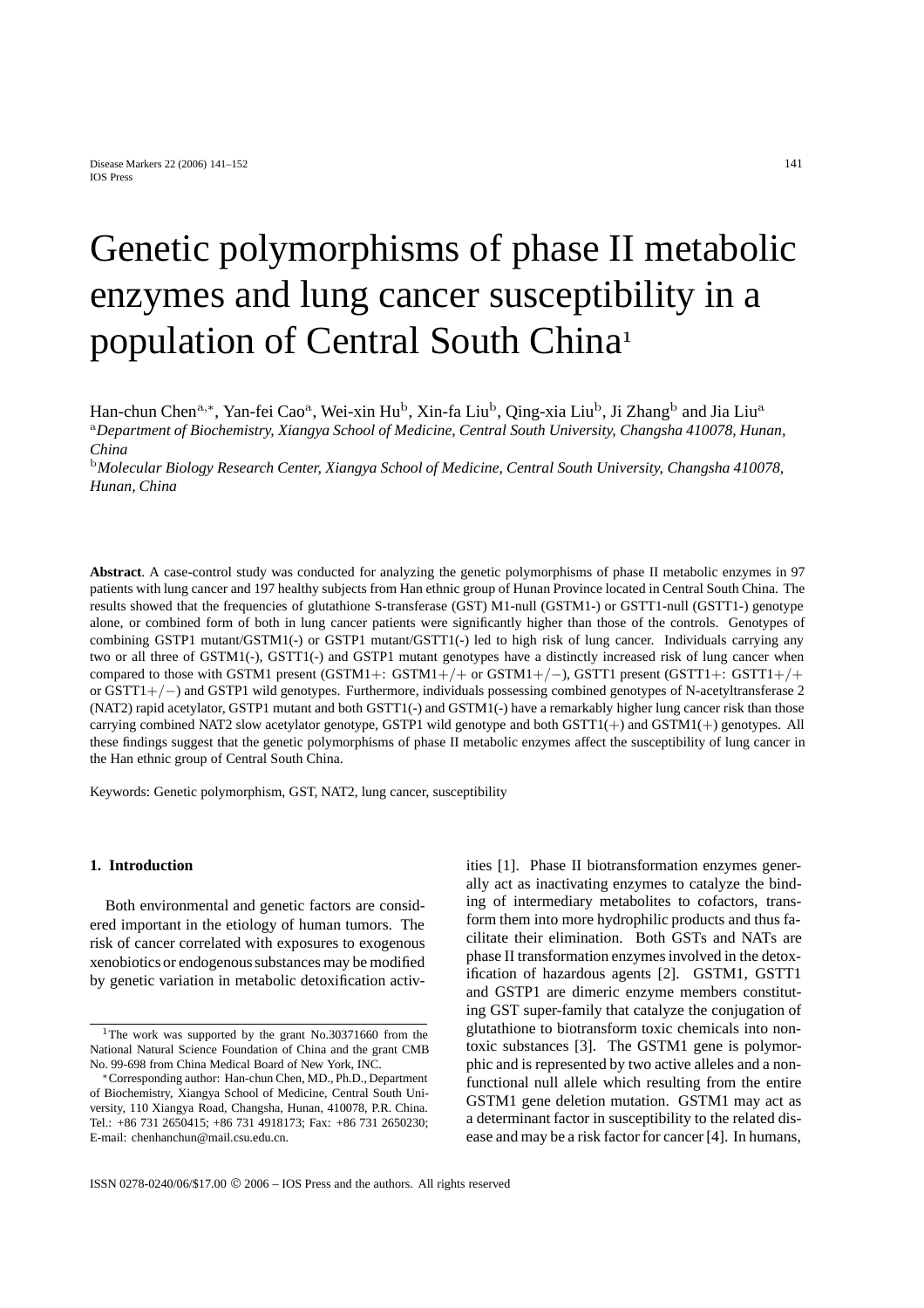GSTT1 is polymorphic and represented by a functional (wild) allele and a non-functional (null) allele. This null allele results from total or partial deletion of the gene and presents two possible phenotypes: GSTT1 null, which is the homozygote of the deleted allele, and GSTT1-positive, which is the phenotype that at least one copy of the gene is intact [5]. GSTT1 null phenotype appears to increase the susceptibility to some types of cancer [6]. GSTP1 alleles have been described in four types, the wild-type allele and three variant alleles. These different alleles result from the combination of two single nucleotide polymorphisms (SNPs) within the GSTP1 gene, one of which resulting in a change at codon 105 (Ile/Val), and the other at codon 114 (Ala/Val). The wild-type allele has Ile at codon 105 and Ala at codon 114. However, the residue at codon 105 lies in close proximity to the hydrophobic binding site of electrophilic substrates [7] and the 105Val variant has altered specific activity and affinity for electrophilic substrates [8]. Watson *et al.* [9] investigated the genotype at exon 5 and exon 6 of the human GSTP1 gene in normal lung tissue obtained from surgical patients and found that the Ala114Val polymorphism in exon 6 was less common than the Ile105Val in population, and there was a non-significant trend toward lower mean GST enzyme activity among individuals with the 114 valine allele but GST activities in lung tissue were significantly lower among individuals with the 105Val allele. Thus, the polymorphism at codon 105 of human GSTP1 gene results in active proteins with different enzyme activity. The polymorphisms of human GSTP1 gene for codon 105 present three genotypes: wild genotype (AA, Ile/Ile), heterozygous mutant genotype (AG, Ile/Val) and homozygous mutant genotype (GG, Val/Val). GSTP1 enzymes with 105Val allele showed different catalytic efficiency for various chemicals or drugs [10]. Individuals with the 105Val allele have a higher risk of developing lung cancer than individuals with the 105Ile allele [11].

NATs catalyze the activation (O-acetylation) of heterocyclic amine carcinogens and are subject to genetic polymorphism [12]. In humans, there are two active genes coding NATs, NAT1 and NAT2, and one noncoding NATP pseudogene [13]. Excepting the wildtype allele (NAT2\*4), the other 25 variants of NAT2 alleles possess a combination of one to four SNPs at 11 sites within the 870bp coding region. The NAT2 polymorphism is very common in the human population and the phenotypes of individuals can be subdivided into three groups, homozygous rapid (with a high O-acetylation capacity), heterozygous rapid (or intermediate) and slow acetylator [14]. The correlation of NAT2 genotype with lung cancer risk is quite different in different populations [15–18].

Lung cancer is a major scourge in our time and remains a worldwide healthcare problem. In the past two decades, the mortality of lung tumor has been doubled in Hunan population [19]. In human lung, GSTT1, GSTP1, and, to a lesser extent, GSTM1 are present in tissue [20–22], and NAT2 is expressed mainly in the epithelial lining of the bronchi [23]. Thus it is of great importance to evaluate genetic polymorphism of both GST members and NAT2 together as putative factors affecting the susceptibility of human lung cancer. Individuals carrying more than one of the risking polymorphisms may have a greater risk of developing lung cancer [24].

It has been proved that cigarette smoking is an obvious effective modifier, which increases the risk of lung cancer development. However, only 10–15% of smokers did develop lung cancer when exposed to a variety of xenobiotics from both inhalational and noninhalational routes. This may be explained as that hereditary, environmental, occupational, and dietary factors are involved in influencing the development of lung cancer. In addition to tobacco smoking, genetic damage caused by a broad range of chemical carcinogens from the contamination of food, water, living and working air environment, is also considered as the factor that causes the increase of lung cancer risk [25]. For example, lung adenocarcinoma is the most common cell type in females (smokers or non-smokers) and in non-smoking males [26]. The rate of lung cancer in China marks one of the highest in the world, mainly including squamous cell carcinoma and adenocarcinoma in non-smoking women [27,28]. It has been reported that long-term occupational exposure to environmental tobacco smoke (ETS), both alone or in combination with exposures at home, conferred an increased risk of lung cancer among Chinese women who never smoked in Shanghai area [29]. Yang *et al.* [30] reported that CYP1A1 Ile462Val genotype (combined Ile/Val and Val/Val) was significantly associated with lung cancer risk in a Chinese population, but the GSTM1 null genotype did not. After analyzing combined genotypes, Ng *et al.* [31] concluded that CYP1A1 is a susceptibility gene for lung cancer among non-smoking Asian women and this association can be influenced by ETS exposure and genetic variation of GST genes. The finding of Nakajima *et al.* [32] that there is no significant difference in GSTP1 activity in lung tissue among samples from smokers and non-smokers provided the direct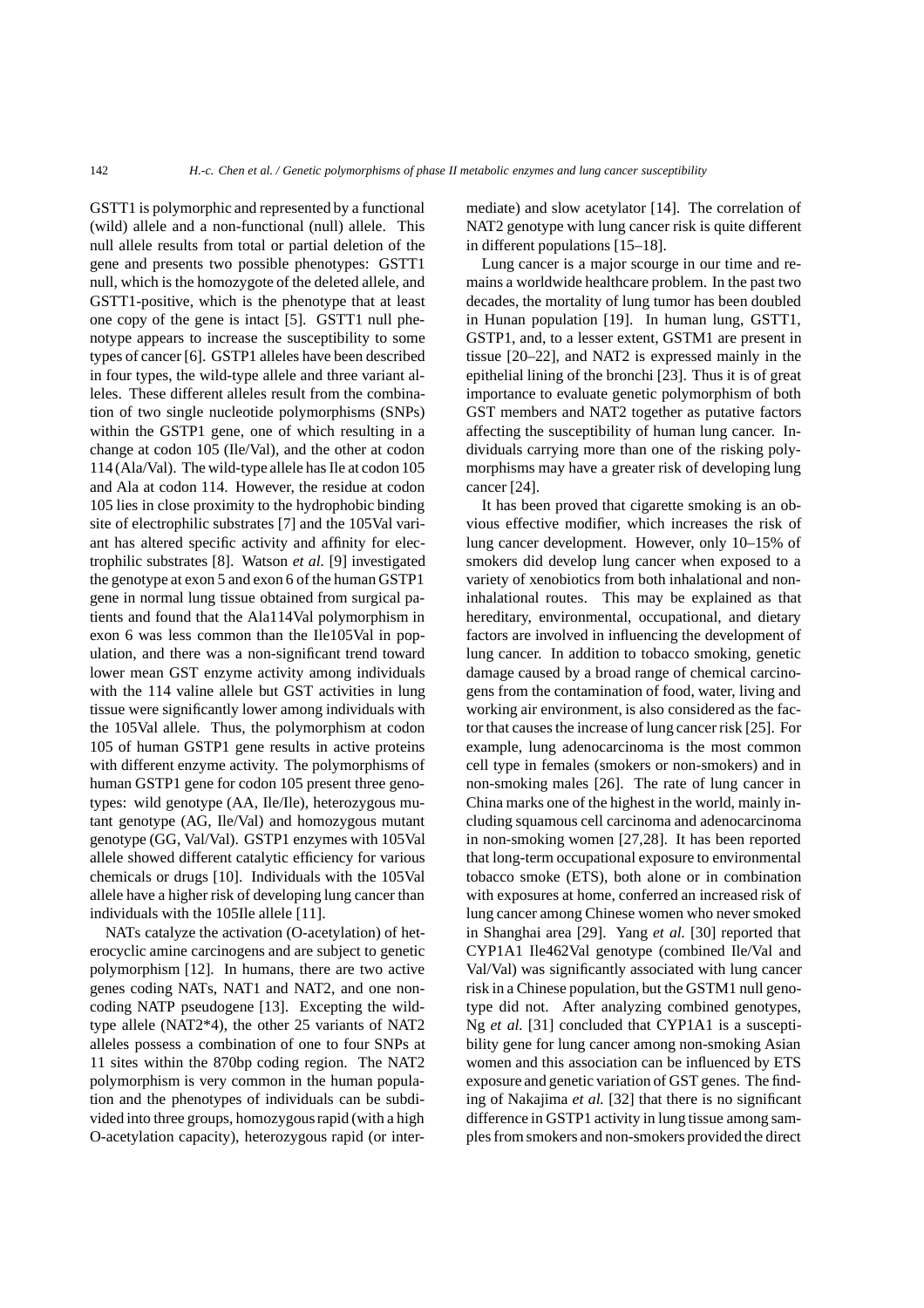evidence that tobacco may not be an effective inducer of GSTP1 in lung.

The enzyme NAT2 catalyzes the acetylation of arylamines which are ubiquitous chemicals present in industry, cooked food and as environmental contaminants [33]. It has been reported that slow NAT2 acetylator genotype associated with increased risk of lung cancer in female non-smokers [18]. However, Chiou *et al.* [34] found that NAT2 fast acetylator genotype was associated with an increased risk of lung cancer among never-smoking women in Taiwan. These conflicting results also suggested that cigarette smoking cannot fully explain the epidemiologic characteristics of lung cancer, and some other factors, including hereditary and other environmental factors, may be also involved in lung cancer development [35]. To evaluate the risk factors of lung cancer in non-smoking Chinese population, we epidemiologically investigated the relationship of genetic polymorphisms of phase II metabolic enzyme family members GSTM1, GSTT1, GSTP1 and NAT2 and risk of lung cancer in non-smoking Han ethnic population in Hunan Province of China by PCR and PCR-RFLP analysis for the first time. The combined genotypes analysis for phase II metabolic enzymes family members might provide a rational strategy for lung cancer risk estimation and prevention in Han ethnic population of Central South China.

#### **2. Materials and methods**

#### *2.1. Grouping of subjects*

This case-control study included 97 cases with lung cancer and 197 cancer-free and lung disease-free healthy controls. All subjects were selected from Han ethnic group born and living in Hunan Province. The patients were all pathologically confirmed as primary lung cancer at Xiangya Hospital, the affiliated teaching hospital of Central South University in Changsha City, Hunan Province. 55 among them were females and 42 were males, with an average age of 56.6 years old. They were non-smokers and mostly suffered from squamous cell carcinoma ( $n = 51, 52.6%$ ) or adenocarcinoma  $(n = 43, 44.3\%)$ , except 3 cases that the subtypes were undetermined. The 197 controls were recruited from citizens taking part in a health-screening survey carried out at Xiangya School of Medicine. All of them were also enrolled from non-smokers and matched by sex and age (101 females and 96 males, with an average age of 55.8 years old) to the patients.

#### *2.2. Determination of genetic polymorphisms*

10 ml of heparinized peripheral blood were collected from each individual and stored at −80 ◦C. Genomic DNA was purified from the thawed blood samples by using standard SDS/proteinase K treatment and phenol-chloroform extraction. The purified DNA samples were dissolved in Tris-EDTA buffer (TE buffer, pH 7.4) and adjusted the concentration to 100 ng/ $\mu$ l by estimation of absorbance at 260 nm. Quality of the DNA sample was assessed by measurement of the A260 nm/A280 nm absorbance ratio (1.75  $\sim$  1.95) and agarose gel electrophoresis. DNA samples were stored in TE buffer at  $-20$ °C till PCR analysis. 1 µl (100 ng) of each crude DNA preparation was used for per PCR reaction.

The allele sequences of GSTs and NAT2 polymorphic variants were searched from Genbank. PCR primers (appendix 1) for the various alleles of GSTM1, GSTT1, GSTP1 and NAT2 variants were designed by using software Primer Preimer 5 according to the template sequence. PCR was carried out in a total volume of 50  $\mu$ l containing 100 ng of DNA template, 10 pmole/L of each forward (F) and reverse (R) primers, 200  $\mu$ mole/L of each dNTP and 2 units of Taq polymerase (Roche). The mixture was initially incubated for 5min at 94◦C to denature the template DNA; And then the PCR reactions were carried out for 30 cycles under the conditions of denaturation for 30 s at  $94^{\circ}$ C, annealing for 30 s at the optimal temperature (Appendix 1), and extension for 45 s at  $72^{\circ}$ C, and a final extension period of 5 min at 72◦C was performed after the PCR cycles finished. 6  $\mu$ l aliquot of PCR products was loaded on a 1.5% agarose gel containing 0.5 mg/ml of ethidium bromide to separate the DNA fragments. The DNA bands were visualized and photographed under UV light after electrophoresis.

The absence of GSTM1 or GSTT1 specific fragment indicated the corresponding null genotype, meanwhile using  $\beta$ -actin specific primers to amplify the specific fragment as internal control to confirm the presence of amplifiable DNA template in the reaction mixture. In order to further verify the gene deletion, a second PCR was performed by using another pair of PCR primers in extension for the same gene.

In order to detect the mutation in GSTP1 and NAT2 allele variants, the related PCR product was digested separately with *Alw*26 I (for GSTP1 mutation site), *Taq* I, *Msp* I, *Fok* I, *Aci* I, *Kpn* I, *Dde* I, *Dra* III and *Bam*H I (NAT2 mutation sites showed in Appendix 2) to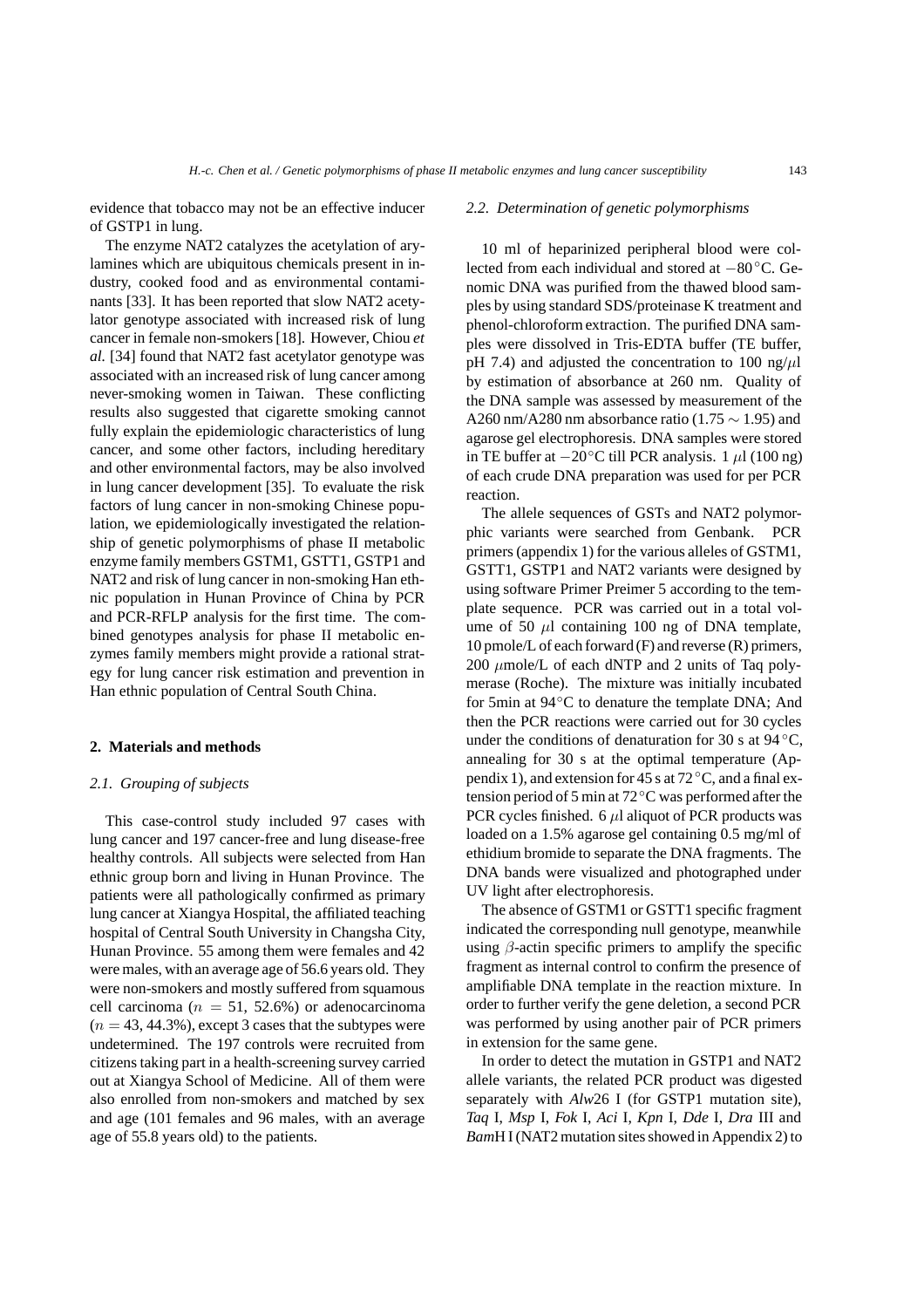|   | Characteristics    |   |                            |   |           | Cases $(n = 97)$ |   |   |           | Controls $(n = 197)$ |    |
|---|--------------------|---|----------------------------|---|-----------|------------------|---|---|-----------|----------------------|----|
|   | Gender, $n$ $(\%)$ |   |                            |   |           |                  |   |   |           |                      |    |
|   | Male               |   |                            |   | 42 (43.3) |                  |   |   | 96 (48.7) |                      |    |
|   | Female             |   |                            |   | 55 (56.7) |                  |   |   | 101(51.3) |                      |    |
|   | Age range          |   |                            |   | $28 - 72$ |                  |   |   | $31 - 69$ |                      |    |
|   | Mean age           |   |                            |   |           | 56.6             |   |   | 55.8      |                      |    |
|   |                    |   | Subtype of cancer, $n$ (%) |   |           |                  |   |   |           |                      |    |
|   | Squamous cell      |   |                            |   |           | 51 (52.6)        |   |   |           |                      |    |
|   | Adenocarcinoma     |   |                            |   | 43 (44.3) |                  |   |   |           |                      |    |
|   | Non-classified     |   |                            |   |           | 3(3.1)           |   |   |           |                      |    |
| M | $\overline{2}$     | 3 | 4                          | 5 | 6         | 7                | 8 | 9 | 10        | 11                   | 12 |
|   |                    |   |                            |   |           |                  |   |   |           |                      |    |
|   |                    |   |                            |   |           |                  |   |   |           |                      |    |
|   |                    |   |                            |   |           |                  |   |   |           |                      |    |
|   |                    |   |                            |   |           |                  |   |   |           |                      |    |
|   |                    |   |                            |   |           |                  |   |   |           |                      |    |
|   |                    |   |                            |   |           |                  |   |   |           |                      |    |

Fig. 1. Agarose gel electrophoresis of PCR products from GST genes and their restriction fragments. M. 100 bp DNA ladder Marker; 1. GSTM1-F1/R1 (deletion); 2. GSTM1-F2/R2 (deletion)/β-actin; 3. GSTM1-F2/R2; 4. GSTM1-F1/R1/β-actin; 5. GSTT1-F1/R1(deletion); 6. GSTT1-F2/R2 (deletion)/β-actin; 7. GSTT1-F2/R2; 8. GSTT1-F1/R1/β-actin; 9. GSTP1-F1/R1; 10. GSTP1-F1/R1(*Alw26* I)/Wild; 11. GSTP1-F1/R1(*Alw26* I)/Heterozygous mutant; 12. GSTP1-F1/R1(*Alw26* I)/Homozygous mutant.

analyze the restriction fragment length polymorphism (RFLP), respectively.

 $10 \mu$ l of PCR product and 10 units of restriction enzyme were used for each digestion reaction. All the reactions were carried out overnight at 37◦C, except *Taq* I and *Fok* I which were performed at 65 ◦C and 55<sup>°</sup>C respectively. All digested products were separated and analyzed on ethidium bromide-stained 2% or 3% agarose gels. For PCR/RFLP analysis, the corresponding sequenced PCR products were used as positive or negative controls.

#### **3. Statistical methods**

Allele and genotype frequencies were reported as percentages. The difference in frequencies between patients and healthy controls was compared using  $\chi^2$ test. A value of  $P < 0.05$  was considered statistically significant. Odds ratios (OR) and 95% confidence intervals (95% CI) were calculated by  $\chi^2$  test, Fisher's Exact Test and unconditional multivariate logistic regression for comparing the difference of genotypes between patients and healthy controls, thus the correlation between genetic polymorphisms and lung cancer

risk was identified. All calculations were accomplished with the SPSS version 11.5 statistical package.

#### **4. Results**

The demographic characteristics of the lung cancer cases and healthy controls were shown in Table 1.

PCR products and the restriction map of GSTs and NAT<sub>2</sub> genes were shown in Figs 1 to 3.

The distributions of three GSTs and NAT2 genotypes in lung cancer patients and healthy subjects were shown in Table 2. The frequencies of GSTM1(-) and GSTT1(-) genotypes significantly elevated in lung cancer patients (61.9% and 60.8%, respectively) as compared to those in health controls  $(45.2\%, P = 0.007$  and  $43.1\%$ ,  $P = 0.004$ , respectively). Both of the GSTM1(-) and GSTT1(-) genotypes were correlated with an increased risk of lung cancer (OR =  $1.968$ ,  $95\%$ CI = 1.198-3.233 and OR = 2.046,  $95\%$ CI = 1.246-3.358, respectively). No obvious variation in frequencies of GSTP1 genotype (AA and AG+GG) and NAT2 genotype (slow and rapid acetylator) existed between patients and healthy controls ( $P > 0.05$ ), but a distinct correlation was observed between lung cancer and the

 $\mathbf{r}$  $103$ 

> $\mathbf{Q}$  $\mathbf{r}$  $\overline{7}$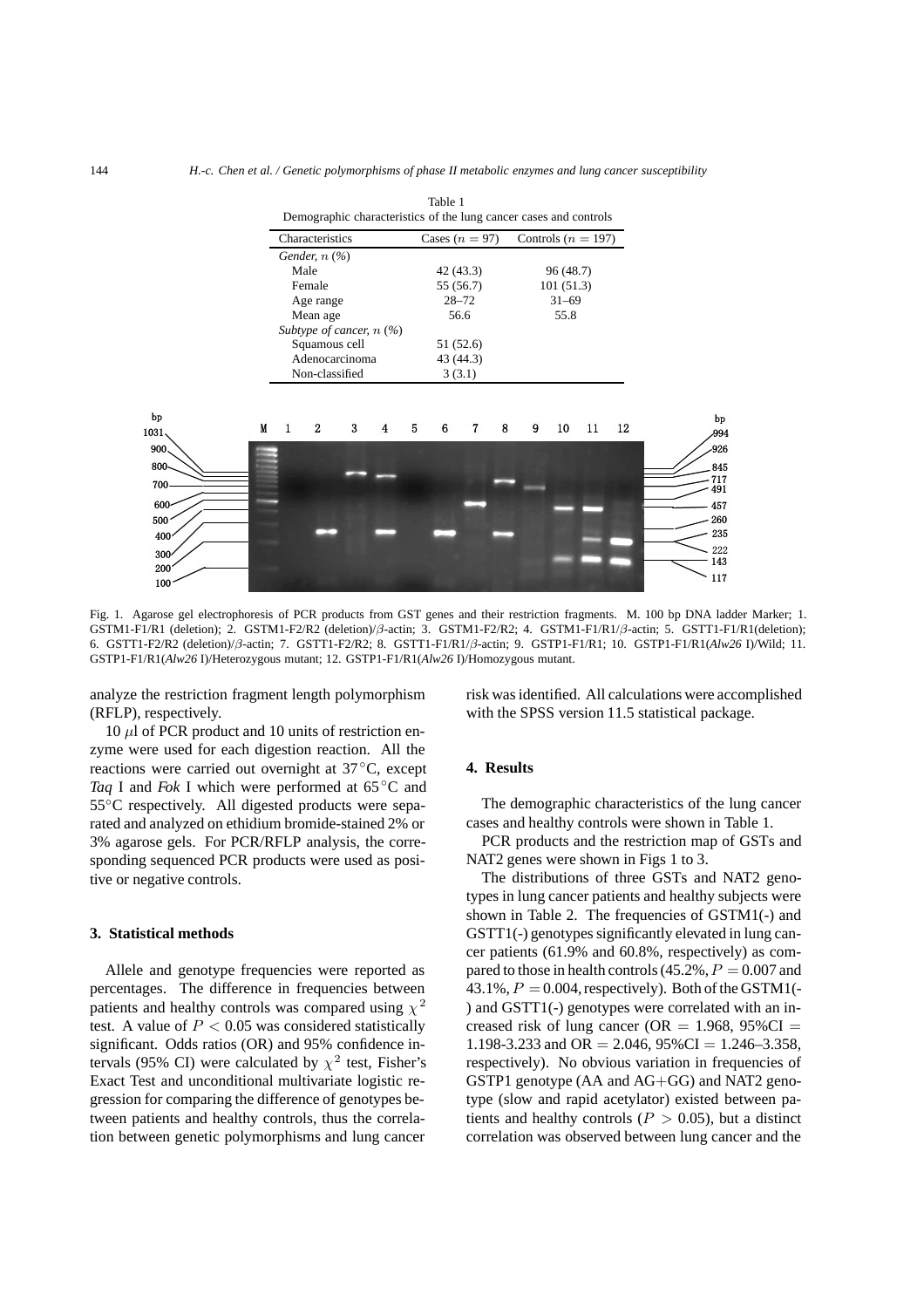

Fig. 2. Agarose gel electrophoresis of PCR products from NAT2 gene and their restriction fragments M. 100 bp DNA ladder Marker; 1. NAT2-F1/R1; 2. NAT2-F1/R1 (*Msp* I)/Wild; 3. NAT2-F1/R1 (*Taq* I)/Wild; 4. NAT2-F3/R1(*Aci* I)/Wild; 5. NAT2-F3/R1(*Aci* I)/Heterozygous mutant; 6. NAT2-F3/R1(*Aci* I)/Homozygous mutant; 7. NAT2-F4/R3(*Dde* I)/Wild; 8. NAT2-F4/R3(*Dde* I)/Heterozygous mutant; 9. NAT2-F4/R3(*Dde* I)/Homozygous mutant.



Fig. 3. Agarose gel electrophoresis of PCR products from NAT2 gene and their restriction fragments M. 100 bp DNA ladder Marker; 1. NAT2-F2/R2(*Dra* III)/ Wild; 2. NAT2-F2/R2(*Fok* I)/Wild; 3. NAT2-F2/R2(*Fok* I)/Heterozygous mutant; 4. NAT2-F2/R2(*Fok* I)/Homozygous mutant; 5. NAT2-F2/R2 (*Kpn* I)/Wild; 6. NAT2-F2/R2 (*Kpn* I)/Heterozygous mutant; 7. NAT2-F2/R2 (*Kpn* I)/Homozygous mutant; 8. NAT2-F2/R2 (*Taq* I)/Wild; 9. NAT2-F2/R2 (*Taq* I)/Heterozygous mutant; 10. NAT2-F2/R2 (*Taq* I)/Homozygous mutant; 11. NAT2-F2/R2 (*Bam*H I)/Wild; 12. NAT2-F2/R2 (*Bam*H I)/Heterozygous mutant; 13. NAT2-F2/R2 (*Bam*H I)/Homozygous mutant.

genotypes of combination of GSTM1(-) and GSTT1(-)  $(P = 0.000)$ , GSTP1(AG+GG) and GSTM1(-) ( $P =$ 0.006), as well as  $GSTP1(AG+GG)$  and  $GSTT1(-)$  $(P = 0.003)$ .

Combination studies of all three GSTs revealed that people carrying any two or all three of GSTM1(- ), GSTT1(-) and GSTP1(AG+GG) mutant genotypes possess prominently increased risk of lung cancer as compared to those with GSTM1 and GSTT1 present as well as GSTP1(AA) wild genotypes (Table 3).

NAT2 genotypes were classified into rapid acetylators (including homozygous and heterozygous fast acetylators) and slow acetylators. Individuals possessing NAT2 genotypes were correspondingly classified

into three groups, homozygous rapid acetylators who possessing two NAT2 alleles associated with high acetylation activity (NAT2\*4, NAT2\*12 or NAT2\*13), heterozygous or intermediate acetylators who possessing one of these alleles, and slow acetylators who possessing none of these alleles [36]. As showed in Tables 2 and 4, distribution of NAT2 genotypes did not correlate with the risk of lung cancer significantly as compared to the healthy controls (OR  $= 1.225, 95\% \text{CI} = 0.664 - 2.263, P \text{ for trend } =$ 0.516,  $\chi^2 = 0.423$ ). However, individuals possessing combining genotypes of NAT2 rapid (homozygous fast/heterozygous fast or intermediate acetylators) and GSTM1(-), GSTT1(-) and GSTP1(AG+GG) mutant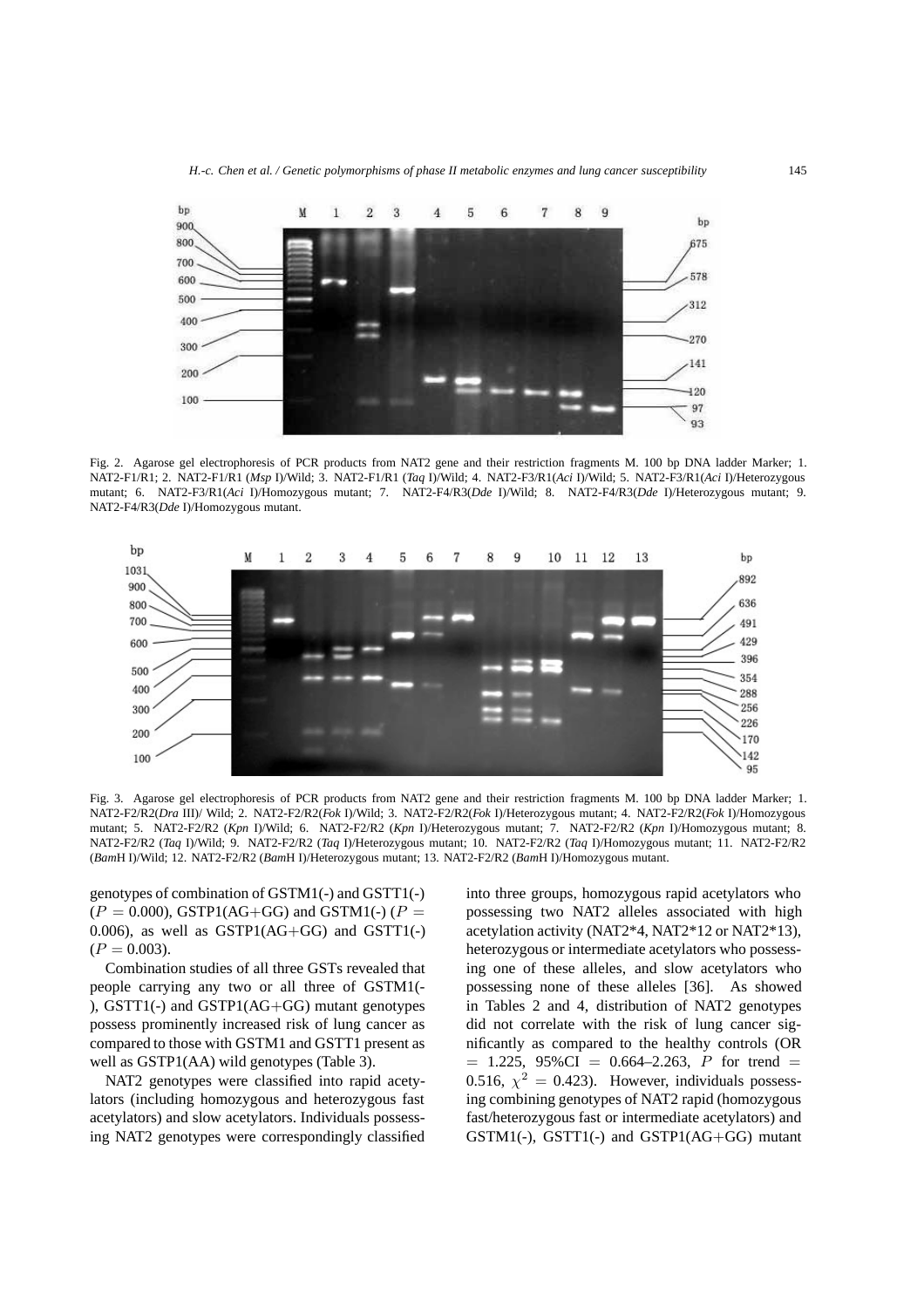| Genotype               | Cases $(\% )$ | Controls (%) | OR (95%CI)             | $\overline{P}$     | $\chi^2$ |  |
|------------------------|---------------|--------------|------------------------|--------------------|----------|--|
| GSTM1                  |               |              |                        |                    |          |  |
| Present                | 37(38.1)      | 108(54.8)    |                        |                    |          |  |
| Null                   | 60(61.9)      | 89 (45.2)    | 1.968 (1.198-3.233)    | 0.007 <sup>1</sup> | 7.233    |  |
| GSTT1                  |               |              |                        |                    |          |  |
| Present                | 38 (39.2)     | 112 (56.9)   |                        |                    |          |  |
| Null                   | 59 (60.8)     | 85(43.1)     | 2.046 (1.246-3.358)    | 0.004 <sup>1</sup> | 8.128    |  |
| GSTP1                  |               |              |                        |                    |          |  |
| AA (Ile/Ile)           | 66(68.0)      | 143 (72.6)   |                        |                    |          |  |
| $AG+GG$                |               |              |                        |                    |          |  |
| (Ile/Val+Val/Val)      | 31(32.0)      | 54 (27.4)    | $1.244(0.733 - 2.112)$ | 0.419 <sup>1</sup> | 0.654    |  |
| NAT2                   |               |              |                        |                    |          |  |
| Slow                   | 18(18.6)      | 43 (21.8)    |                        |                    |          |  |
| Rapid                  | 79 (81.4)     | 154 (78.2)   | $1.225(0.664 - 2.263)$ | 0.516 <sup>1</sup> | 0.423    |  |
| $GSTM1 (+)/GSTT1 (+)$  | 14(14.4)      | 67(34.0)     |                        |                    |          |  |
| $GSTM1 (+)/GST1 (-)$   | 23(23.7)      | 41(20.8)     | 2.685 (1.243-5.797)    | 0.011 <sup>2</sup> | 6.545    |  |
| $GSTM1 (-)/GST1 (+)$   | 24(24.7)      | 45(22.8)     | $2.552(1.194 - 5.456)$ | 0.014 <sup>2</sup> | 6.032    |  |
| $GSTM1 (-)/GST1 (-)$   | 36(37.1)      | 44 (22.3)    | 3.916 (1.896-8.085)    | 0.000 <sup>2</sup> | 14.44    |  |
| $GSTP1 (AA)/GSTM1 (+)$ | 26(26.8)      | 74 (37.6)    |                        |                    |          |  |
| $GSTP1 (AA)/GSTM1 (-)$ | 40 (41.2)     | 69 (35.0)    | $1.650(0.912 - 2.985)$ | 0.097 <sup>3</sup> | 2.762    |  |
| $GSTP1 (AG+GG)$        |               |              |                        |                    |          |  |
| $GSTM1 (+)$            | 11(11.3)      | 34 (17.3)    | $0.921(0.480 - 2.077)$ | $0.842^3$          | 0.040    |  |
| $GSTM1(-)$             | 20(20.6)      | 20(10.2)     | $2.846(1.326 - 6.111)$ | 0.006 <sup>3</sup> | 7.460    |  |
| $GSTP1 (AA)/GSTT1 (+)$ | 31(32.0)      | 79 (40.1)    |                        |                    |          |  |
| $GSTP1 (AA)/GSTT1 (-)$ | 35(36.1)      | 64 (32.5)    | $1.394(0.776 - 2.502)$ | 0.265 <sup>4</sup> | 1.240    |  |
| $GSTP1 (AG+GG)$        |               |              |                        |                    |          |  |
| $GSTT1 (+)$            | 7(7.2)        | 33(16.8)     | $0.541(0.216 - 1.350)$ | 0.183 <sup>4</sup> | 1.769    |  |
| $GSTT1(-)$             | 24 (24.7)     | 21(10.7)     | 2.912 (1.420-5.971)    | 0.003 <sup>4</sup> | 8.825    |  |
|                        |               |              |                        |                    |          |  |

Table 2 Distribution of GSTs and NAT2 genotypes in lung cancer cases and controls

 $^1\mathrm{Comparison}$  between lung cancer patients and healthy controls.

<sup>2</sup>Comparison between GSTM1 (+)/GSTT1 (+) and the other combined genotypes of GSTM1/GSTT1 in relation to lung cancer.

<sup>3</sup>Comparison between GSTP1 (AA)/GSTM1 (+) and the other combined genotypes of GSTP1/GSTM1 in relation to lung cancer.

<sup>4</sup>Comparison between GSTP1 (AA)/GSTT1 (+) and the other combined genotypes of GSTP1/GSTT1 in relation to lung cancer.

took higher risk of lung cancer as compared to those with genotypes of NAT2 slow, both GSTM1 and GSTT1 present and GSTP1(AA) wild types  $(OR =$ 5.500,  $95\%CI = 1.219 - 24.813$  (Table 5).

### **5. Discussion**

GST and NAT2 metabolize many environmental and therapeutic agents affecting susceptibility to several diseases. Polymorphisms of these enzymes result in different host phenotypes and contribute to different disease profiles or response to toxic or therapeutic agents. These correlations are various according to their frequencies in different population. Polymorphisms of GST and NAT2 have been investigated in various populations, including Chinese population. A number of studies tried to explore the correlations among genetic polymorphisms of GSTs or NATs and the risk of lung cancer in different ethnic background and level of exposure factors. The come outs of these studies seemed conflicting [15,37–42]. The reason of these discrepancies is likely that these studies were conducted in diverse populations with different hereditary background and life style or habits (e.g. smoking). As a developing country, China has the peculiarities of explosive population and polluted environment (especially air pollution). Therefore, analysis of the correlation between genetic polymorphisms of phase II metabolic enzymes and lung cancer susceptibility in the population of Central South China was based on our consideration of the same race and the same living environment but not on personal habit of hygiene, such as smoking.

Previous studies demonstrated that GSTM1(-) genotype was significantly correlated with lung cancer in Chinese population, but GSTT1(-) and GSTP1 mutant (AG or GG) genotypes were not [43,44]. Also, both NAT2 slow acetylator genotype and homozygous rapid acetylator genotype were reported that are correlated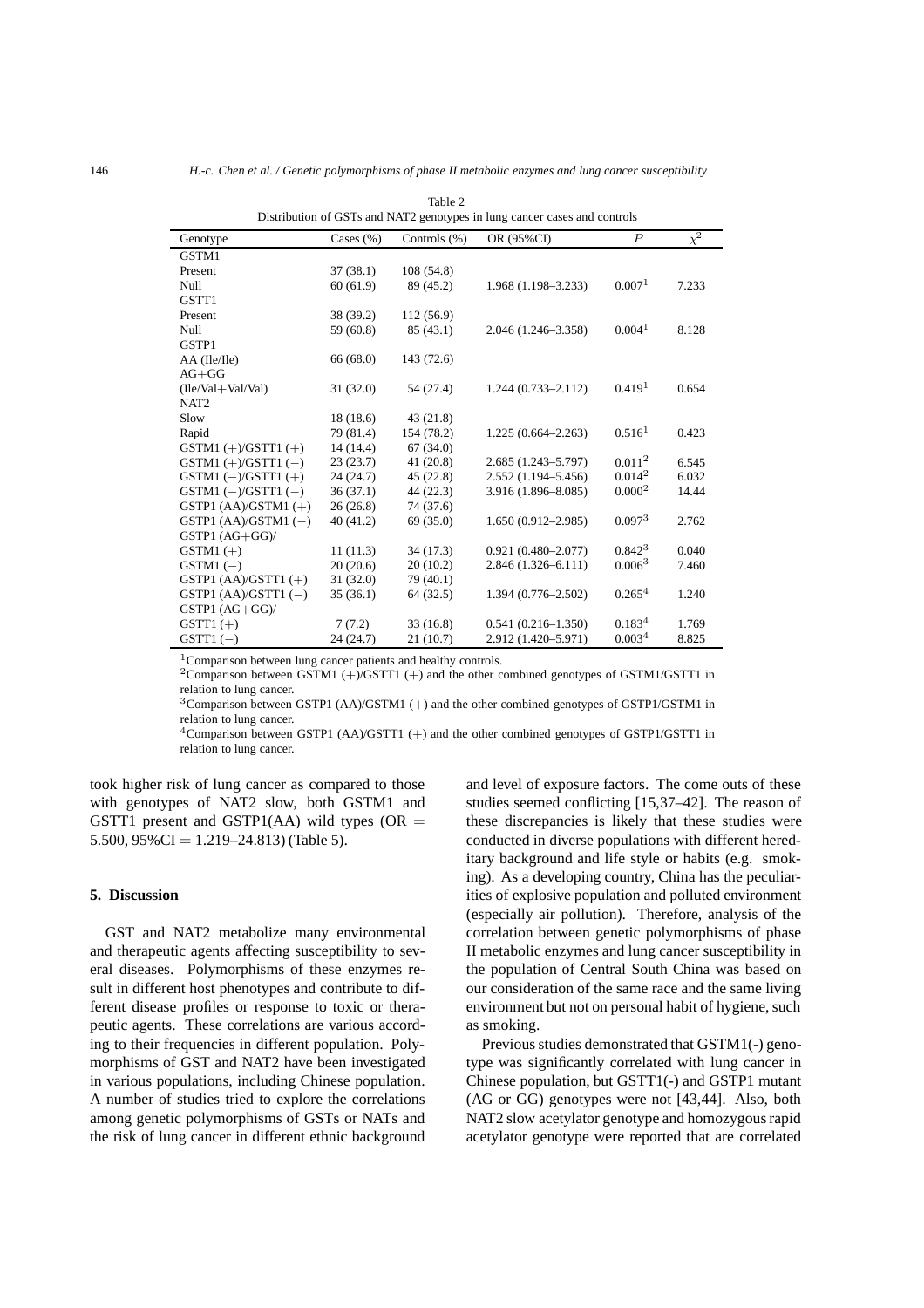| Combined effects of GSTM1, GSTT1 and GSTP1 genotypes in lung cancer |                                 |                           |             |              |  |  |
|---------------------------------------------------------------------|---------------------------------|---------------------------|-------------|--------------|--|--|
|                                                                     | $M1 (+)$ , T1 $(+)$ , P1 $(AA)$ | $M1(-), T1(-), P1(AG+GG)$ |             |              |  |  |
|                                                                     | a                               | h                         | c           | d            |  |  |
| Cases $(\% )$                                                       | 13 (13.4)                       | 32(33.0)                  | 38 (39.2)   | 14 (14.4)    |  |  |
| Controls $(\%)$                                                     | 44(22.3)                        | 88 (44.7)                 | 55 (27.9)   | 10(5.1)      |  |  |
| <b>OR</b>                                                           |                                 | 1.231                     | 2.338       | 4.738        |  |  |
| 95% CI                                                              |                                 | 0.588-2.578               | 1.111-4.922 | 1.708-13.147 |  |  |
| P                                                                   |                                 | 0.582                     | 0.023       | 0.002        |  |  |
| $\chi^2$                                                            |                                 | 0.304                     | 5.133       | 9.592        |  |  |

Table 3

a: GSTM1  $(+)$ , GSTT1  $(+)$  and GSTP1  $(AA)$  genotypes.

b: Any one of GSTM1 (−), GSTT1 (−) and GSTP1 (AG+GG) genotypes.

c: Any two of GSTM1 (−), GSTT1 (−) and GSTP1 (AG+GG) genotypes.

d: All of GSTM1 (−), GSTT1 (−) and GSTP1 (AG+GG) genotypes.

|                   | Genotype         | Cases $(\% )$    | Controls (%)     |
|-------------------|------------------|------------------|------------------|
| NAT <sub>2</sub>  |                  | 97               | 197              |
| Rapid acetylators | subtotal         | 79 (81.4)        | 154 (78.2)       |
| Homozygous        | subtotal         | 26(26.8)         | 46 (23.4)        |
| fast acetylators  | NAT2 *4/*4       | $\mathbf{0}$     | 41 (20.8)        |
|                   | NAT2 *13/*13     | $\overline{0}$   | 2(1.0)           |
|                   | NAT2 *4/*13      | 26(26.8)         | 3(1.5)           |
| Heterozyous       | subtotal         | 53 (54.6)        | 108(54.8)        |
| fast acetylators  | NAT2 *4/*5A      | $\boldsymbol{0}$ | $\boldsymbol{0}$ |
|                   | NAT2 *4/*5B      | 2(2.1)           | 6(3.0)           |
|                   | NAT2 *4/*5C      | 1(1.0)           | 2(1.0)           |
|                   | NAT2 $*4/*6A$    | 23(23.7)         | 40(20.3)         |
|                   | NAT2 *4/*6B      | $\mathbf{0}$     | 1(0.5)           |
|                   | NAT2 *4/*7A      | 2(2.1)           | 3(1.5)           |
|                   | NAT2 *4/*7B      | 22(22.7)         | 39 (19.8)        |
|                   | NAT2 *4/*11A     | 1(1.0)           | 1(0.5)           |
|                   | NAT2 *13/*6A     | $\mathbf{0}$     | 7(3.6)           |
|                   | NAT2 *13/*7B     | 2(2.1)           | 5(2.5)           |
|                   | NAT2 *13/*5B     | $\mathbf{0}$     | 1(0.5)           |
|                   | NAT2 *7B/*12C    | $\mathbf{0}$     | 3(1.5)           |
| Slow acetylators  | subtotal         | 18(18.6)         | 43 (21.8)        |
|                   | NAT2 *5B/*5B     | 1(1.0)           | $\mathbf{0}$     |
|                   | NAT2 *5B/*7B     | 1(1.0)           | 1(0.5)           |
|                   | NAT2 $*6A/*5B$   | 3(3.1)           | 3(1.5)           |
|                   | NAT2 *6A/*7B     | 7(7.2)           | 12(6.1)          |
|                   | NAT2 $*6A/*6A$   | 3(3.1)           | 6(3.0)           |
|                   | NAT2 $*6A/*6B$   | $\boldsymbol{0}$ | 4(2.0)           |
|                   | NAT2 $*6B/*6B$   | $\boldsymbol{0}$ | 2(1.0)           |
|                   | NAT2 *6A/282.481 | $\boldsymbol{0}$ | 2(1.0)           |
|                   | NAT2 *6B/282.481 | $\overline{0}$   | 1(0.5)           |
|                   | $NAT2 * 6B * 7A$ | 1(1.0)           | 3(1.5)           |
|                   | NAT2 *6B/*7B     | 2(2.1)           | 2(1.0)           |
|                   | NAT2 *6E/282.481 | $\boldsymbol{0}$ | 1(0.5)           |
|                   | NAT2 *7A/*7A     | $\boldsymbol{0}$ | $\boldsymbol{0}$ |
|                   | NAT2 *7A/*7B     | $\mathbf{0}$     | 2(1.0)           |
|                   | NAT2 *7A/282.481 | $\boldsymbol{0}$ | $\mathbf{0}$     |
|                   | NAT2 *7A/*11A    | $\boldsymbol{0}$ | 1(0.5)           |
|                   | NAT2 *7B/*7B     | $\mathbf{0}$     | 3(1.5)           |

| Table 4                                                  |
|----------------------------------------------------------|
| Designation and frequency of NAT2 alleles in lung cancer |
|                                                          |

with an increased risk of lung cancer [16,18]. These studies mainly focused on establishing the contribution of a single genotype or combination of two genotypes of GST or NAT members to the risk of lung cancer [16,45], and most of the investigators emphasized to separately investigate the links between genotypes of either GST or NAT family members and lung cancer susceptibility [3,39,40,46]. Recently, a few published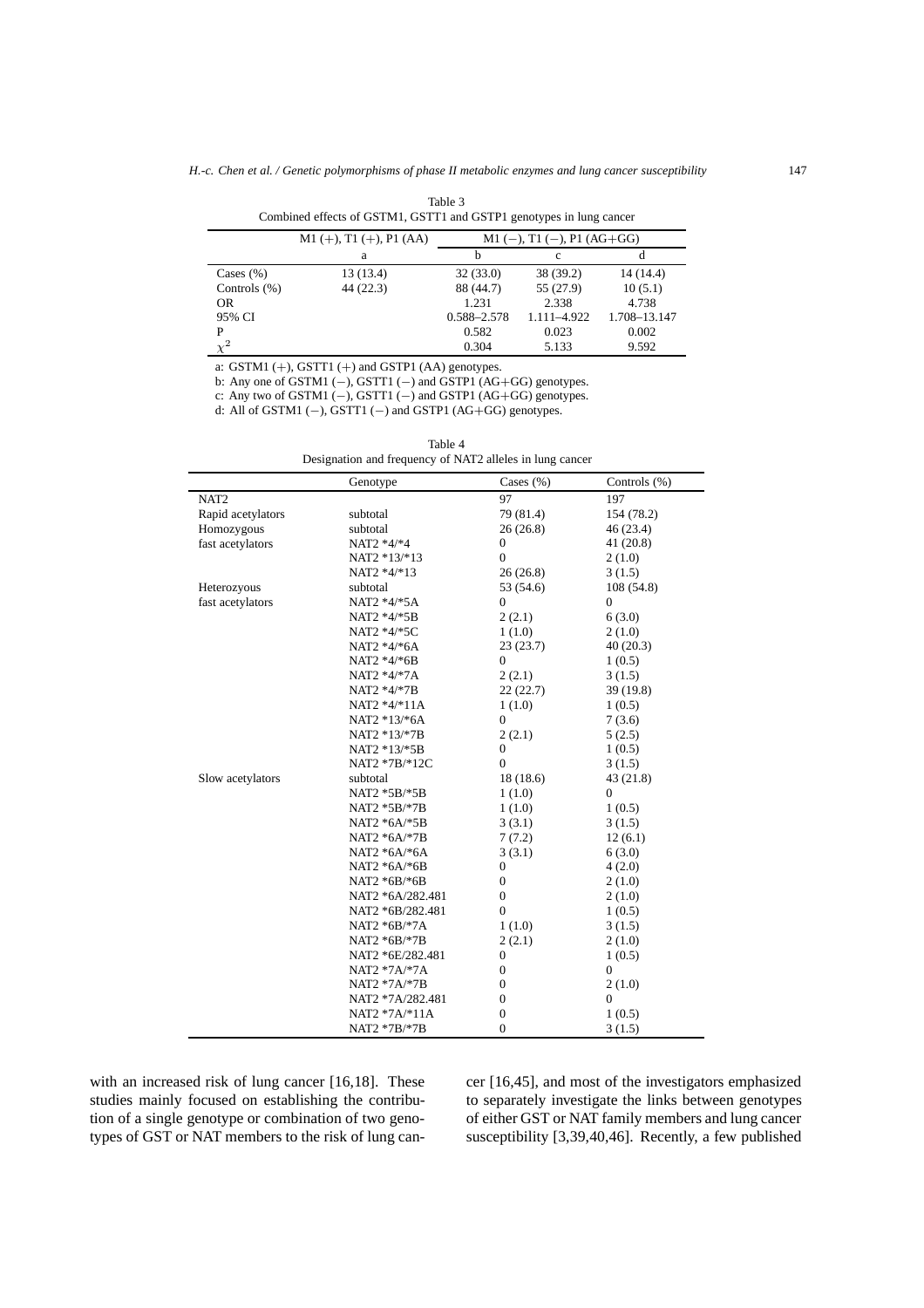|                 | NAT2 (S), M1 (-), T1 (+), P1 (AA) |                 |                 | NAT2 (R), M1 (-), T1 (-), P1 (AG+GG) |              |
|-----------------|-----------------------------------|-----------------|-----------------|--------------------------------------|--------------|
|                 | a                                 |                 | c               |                                      | e            |
| Cases $(\%)$    | 4(4.1)                            | 15(15.5)        | 28(28.9)        | 38 (39.2)                            | 12(12.4)     |
| Controls $(\%)$ | 11(5.6)                           | 49 (24.9)       | 82 (41.6)       | 49 (24.9)                            | 6(3.0)       |
| OR              |                                   | 0.842           | 0.939           | 2.133                                | 5.500        |
| 95% CI          |                                   | $0.234 - 3.305$ | $0.277 - 3.187$ | $0.629 - 7.226$                      | 1.219-24.813 |
| P               |                                   | 1.000           | 1.000           | 0.216                                | 0.037        |
|                 |                                   | 0.000           | 0.000           | 1.529                                | 5.241        |
|                 |                                   |                 |                 |                                      |              |

Table 5 Combined effect of NAT2 and GSTs genotypes in lung cancer

S: NAT2 slow acetylator, R: NAT2 rapid acetylator.

a: NAT2 slow acetylator, GSTM1  $(+)$ , GSTT1  $(+)$  and GSTP1 (AA) genotypes.

b: Any one of NAT2 rapid acetylator, GSTM1 (−), GSTT1 (−) and GSTP1 (AG+GG) genotypes.

c: Any two of NAT2 rapid acetylator, GSTM1 (−), GSTT1 (−) and GSTP1 (AG+GG) genotypes.

d: Any three of NAT2 rapid acetylator, GSTM1 (−), GSTT1 (−) and GSTP1 (AG+GG) genotypes.

e: All of NAT2 rapid acetylator, GSTM1 (−), GSTT1 (−) and GSTP1 (AG+GG) genotypes.

works explored the combination effects of NAT and GST polymorphisms in breast cancer [47,48]. These reports documented that some combinations of GST and NAT genotypes possessed an evident dose-gene effect on the occurrence of breast cancer. In present study, we conducted investigation to evaluate the potential correlation between GSTs/NAT2 polymorphisms and the risk of lung cancer, including both separated investigation and combined analysis of GSTM1, GSTT1, GSTP1 and NAT2 genotypes. The results showed that there was no correlation between GSTP1/NAT2 genotypes and the risk of lung cancer, but GSTM1(-) and GSTT1(-) genotypes were correlated with an elevated risk of lung cancer (1.968 fold and 2.046 fold, respectively) when they were analyzed separately. On the other hand, combined analysis of GSTM1, GSTT1 and GSTP1 revealed that the risk of lung cancer of individuals with genotypes of any two of GSTM1(-), GSTT1(-) and GSTP1 mutant (AG+GG) combination was 2.338 fold, whereas with the genotypes of all of GSTM1(-), GSTT1(-) and GSTP1 mutant (AG+GG) combination was 4.738 fold over the controls. Hence, it is obvious that correlation between the risk of lung cancer and the genotypes of either the combination of two GST mutants or the combination of these three GST mutants is more prominent than that of anyone alone. Moreover, a higher lung cancer risk was found when the NAT2 rapid genotype was combined with any two (by 2.133 fold) or three (by  $5.500$  fold) of  $GSTM1(-)$ ,  $GSTT1(-)$ and GSTP1 mutant (AG+GG) genotypes.

The incidence of lung cancer has been increasing in very recent years. Several factors could be count in that cause this change. First of all is the improvement of the medicare situation and the molecular and pathological techniques. This change enables more patients to be diagnosed. Second is due to the changes of environmental factors, such as smoking, ETS, diet and cooking, pollution, occupational exposure, and other environmental factors. These changes have probably induced a true increase in incidence of lung cancer.

Cigarette smoking is one major environmental factor that causes lung cancer. The role of cigarette smoking in the etiology of the disease is widely accepted and, in the West countries, trends in lung cancer have closely paralleled trends in smoking [49]. However, epidemiological data suggest that there are important ethnic and geographic differences in the relationship between smoking and lung cancer. The observed differences in risk indicate that risk factors, including genetic factors and environmental factors, apart from cigarette smoking, influence individual susceptibility to lung cancer.

Air pollution is one of the environmental causes of lung cancer. Air pollution is a mixture of solid particles, liquids, and gases, each varying in size, composition, and original source [50–52]. Indoor air pollution due to burning, cooking and smoking has been implicated in the genesis of lung cancer. Chinese people traditionally like to make diet by burning wood, smoky coal or gas. Therefore exposure to inhalants, including smoke from combustion and the cooking fumes, is of particular significance in the Chinese population, especially the Han group in Hunan Province because they cook meat and hot cayenne pepper using oil at high temperature everyday. Furthermore, there has been a large population exposed to passive smoking because of many Chinese smokers smoking in living room, bed room and even in the shared offices and buses. It has been indicated that ETS is a mixture of nearly 5000 chemical compounds, including at least 43 known human or animal carcinogens [53]. It is not surprising that ETS causes the same diseases as active smoking, such as lung cancer, although the risk is reduced in proportion due to the dilution in the environment. The observation that nonsmokers may expose to ETS outside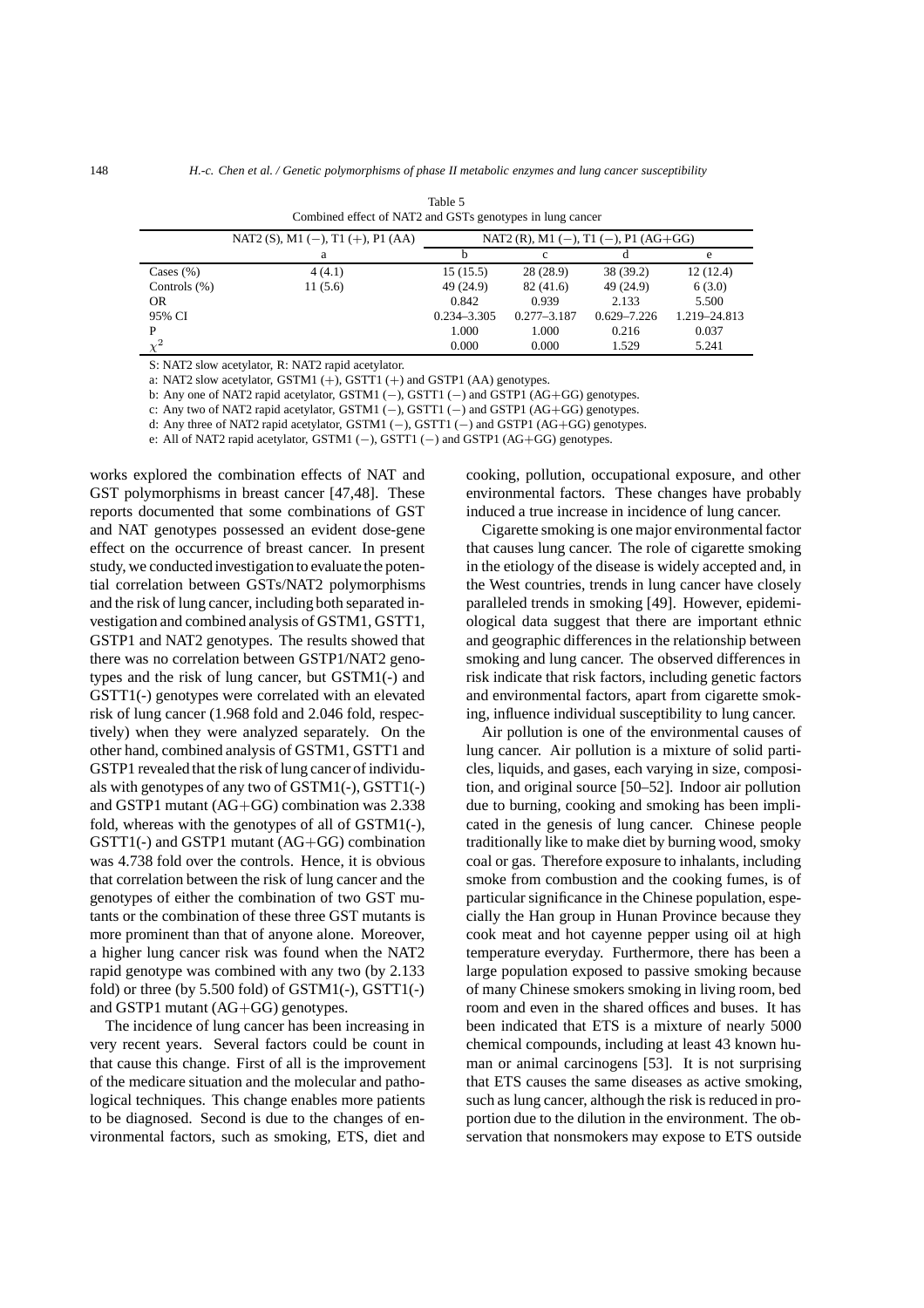the home indicates that carcinogens have no threshold and ETS may cause lung cancer in exposed nonsmokers [54]. Outdoor air pollution caused by high level of industrial and constructional pollution has led to the increasing rates of lung cancer in the south area of China recently, where the economic development is in high rates. The airborne particulates contain soot, acid condensates, sulfate, and nitrate particles and can be deeply inhaled. It can be concluded from above that either indoor or outdoor air pollution increases the incidence of lung cancer [55,56].

Lipid may also accelerate the development of lung cancer. The results of a case-control study revealed that there is a correlation between risks of lung cancer and consumption of dietary cholesterol. It has been reported that high animal-fat consumption results in higher risk of lung cancer in females [57]. Also, high fat intake, especially high cholesterol intake has been demonstrated to be associated with an increased risk of lung cancer [58]. The similar results also were reported in other studies [59,60]. Several years ago, Sugita *et al.* [61] forecasted that the incidence of lung cancer in Chinese population would increase in the future because of economic growth. So far, the Chinese people have been changing their lifestyle to eat more animalfat with the progress of socioeconomic status. It may also be the one of the causes of increasing lung cancer incidence in Chinese people, including Hunan population.

Genetic factor is another import factor that influences the risk of lung cancer. A genetic predisposition to lung cancer is suggested by the observation that only 10–15% of smokers develop lung cancer. The differences in genotype and allele frequencies suggest the possibility of differences in susceptibility to exposure to environmental carcinogens.

In general, mechanisms by which these agents cause lung cancer are not fully illustrated, but partly due to their effects on the DNA or by promoting the growth of initiated cells.

The toxic and carcinogenic effects of xenobiotic agents are, however, governed by biological uptake and distribution, metabolic activation and detoxification processes and the mechanisms of DNA repair, that are different from individual to individual. Biotransforming toxic xenobiotics to non-toxic form is considered as the first line of defense in the process of the potentially toxic chemical substances towards their subsequent elimination. Therefore, the effective dose received by an individual must be evaluated in terms of the level of biological damage induced by the carcinogenic exposures [62,63].

Carcinogens are metabolized typically in a twophase activation-deactivating sequence. In Phase I, carcinogens were activated mainly by the enzymatic activity from the cytochrome P450 (CYP) family; and in Phase II, usually under the catalyzing of conjugation enzymes, like GST and NAT, the activated carcinogen is processed and rendered more hydrophilic, thus excretable.

Some genetic polymorphisms of metabolic enzymes significantly alter the catalytic activity of the enzyme. GSTM1, GSTT1, GSTP1 and NAT2 are involved in the same biological pathway. The genetic mutations of them produce defective, partially defective enzymes or ones with altered specificities to the substrates. These variations may lead to a reduced Phase II function, which gives rise to higher levels of activated carcinogens. In turn, these activated carcinogens destroy DNA-repair genes, oncogenes and/or tumor suppressor genes by forming DNA adduct. The DNA adduct formation results in accumulated DNA damage, and consequently evokes cell damage and carcinogenesis [24]. Thus, inter-individual variability in xenobiotic metabolism has been associated with different susceptibility to toxicity or cancer risk in response to the same exposure to a given environmental pollutant. Individuals with certain genotypes are inherently more susceptible environmental carcinogens and have higher risk of cancer owing to the increased metabolic activation of carcinogens, decreased detoxification, and/or decreased DNA repair [45,64–66].

In summary, both GSTM1 and GSTT1 polymorphisms may be independent genetic determinants of the risk of lung cancer in non-smoking Chinese population studied in this work. Genetic polymorphisms of GSTP1 and NAT2 exert no independent effect on the risk of lung cancer but they modulate lung cancer risk in combination with GSTM1(-) and GSTT1(-) genotypes. Further studies are required to assess the carcinogenesis role of passive smoking, diet and cooking, pollution, occupational exposure, other environmental factors and potential newer risk factors, in addition to genetic factors, and establish a risk profile for each individual or sub-group in affirmation of the prevention scope.

#### **Acknowledgements**

We thank Dr. LU Yi-qin and Dr. Dong Zi-zheng for their advice and critical reading of our manuscript.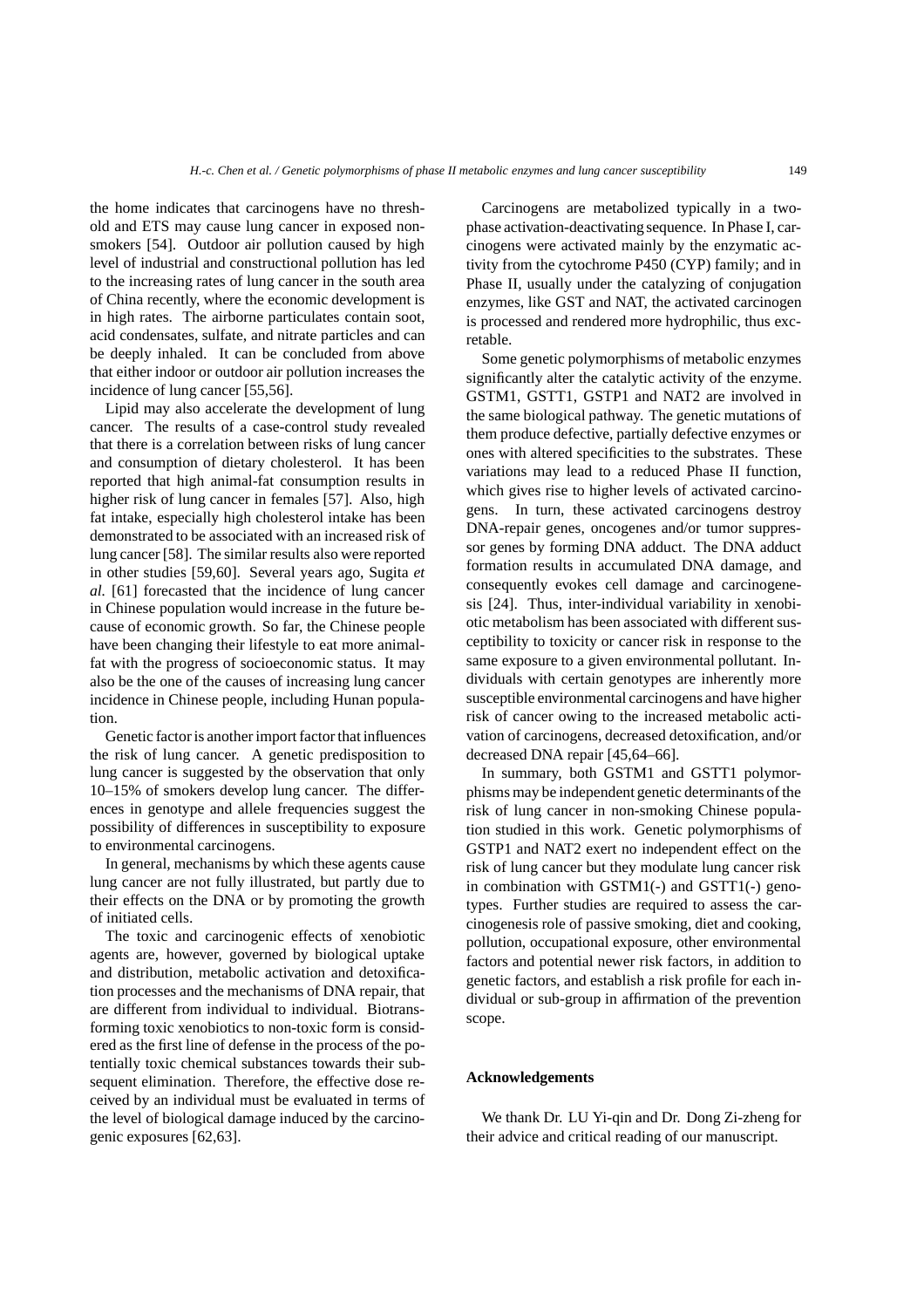#### **References**

- [1] R. Medeiros, A. Vasconcelos, S. Costa *et al.*, Metabolic susceptibility genes and prostate cancer risk in a southern European population: the role of glutathione S-transferases GSTM1, GSTM3, and GSTT1 genetic polymorphisms, *Prostate* **58**(4) (2004), 414–420.
- [2] A. Hirvonen, S.T. Saarikoski, K. Linnainmaa *et al.*, Glutathione S-transferase and N-acetyltransferase genotypes and asbestos-associated pulmonary disorders, *J Natl Cancer Inst* **88**(24) (1996), 1853–1856.
- [3] S.J. Lewis, N.M. Cherry, R.M. Niven *et al.*, GSTM1, GSTT1 and GSTP1 polymorphisms and lung cancer risk, *Cancer Lett* **180**(2) (2002), 165–171.
- [4] R.C. Strange, B. Matharoo, G.C. Faulder *et al.*, The human glutathione S-transferases: a case-control study of the incidence of the GST1 0 phenotype in patients with adenocarcinoma, *Carcinogenesis* **12**(1) (1991), 25–28.
- [5] S. Pemble, K.R. Schroeder, S.R. Spencer *et al.*, Human glutathione S-transferase theta (GSTT1): cDNA cloning and the characterization of a genetic polymorphism, *Biochem J* **300**(1) (1994), 271–276.
- [6] J. Brockmoller, I. Cascorbi, R. Kerb *et al.*, Combined analysis of inherited polymorphisms in arylamine N-acetyltransferase 2, glutathione S-transferases M1 and T1, microsomal epoxide hydrolase, and cytochrome P450 enzymes as modulators of bladder cancer risk, *Cancer Res* **56**(17) (1996), 3915–3925.
- [7] I. Garcia-Saez, A. Parraga, M.F. Phillips *et al.*, Molecular structure at 1.8 A of mouse liver class pi glutathione Stransferase complexed with S-(p-nitrobenzyl)glutathione and other inhibitors, *J Mol Biol* **237**(3) (1994), 298–314.
- [8] P. Zimniak, B. Nanduri, S. Pikula *et al.*, Naturally occurring human glutathione S-transferase GSTP1-1 isoforms with isoleucine and valine in position 104 differ in enzymic properties, *Eur J Biochem* **224**(3) (1994), 893–899.
- [9] M.A. Watson, R.K. Stewart, G.B. Smith *et al.*, Human glutathione S-transferase P1 polymorphisms: relationship to lung tissue enzyme activity and population frequency distribution, *Carcinogenesis* **19**(2) (1998), 275–280.
- [10] F. Ali-Osman, O. Akande, G. Antoun *et al.*, Molecular cloning, characterization, and expression in Escherichia coli of fulllength cDNAs of three human glutathione S-transferase Pi gene variants. Evidence for differential catalytic activity of the encoded proteins, *J Biol Chem* **272**(15) (1997), 10004–10012.
- [11] D. Ryberg, V. Skaug, A. Hewer *et al.*, Genotypes of glutathione transferase M1 and P1 and their significance for lung DNA adduct levels and cancer risk, *Carcinogenesis* **18**(7) (1997), 1285–1289.
- [12] D.W. Hein, M.A. Doll, T.D. Rustan *et al.*, Metabolic activation and deactivation of arylamine carcinogens by recombinant human NAT1 and polymorphic NAT2 acetyltransferases, *Carcinogenesis* **14**(8) (1993), 1633–1638.
- [13] D. Hickman, A. Risch, V. Buckle *et al.*, Chromosomal localization of human genes for arylamine N-acetyltransferase, *Biochem J* **297**(3) (1994), 441–445.
- [14] D.W. Hein, M.A. Doll, A.J. Fretland *et al.*, Molecular genetics and epidemiology of the NAT1 and NAT2 acetylation polymorphisms, *Cancer Epidemiol Biomarkers Prev* **9**(1) (2000), 29–42.
- [15] S.M. Hou, D. Ryberg, S. Falt *et al.*, GSTM1 and NAT2 polymorphisms in operable and non-operable lung cancer patients, *Carcinogenesis* **21**(1) (2000), 49–54.
- [16] I. Cascorbi, J. Brockmoller, P.M. Mrozikiewicz *et al.*, Homozygous rapid arylamine N-acetyltransferase (NAT2) geno-

type as a susceptibility factor for lung cancer, *Cancer Res* **56**(17) (1996), 3961–3966.

- [17] T. Oyama, T. Kawamoto, T. Mizoue *et al.*, N-acetylation polymorphism in patients with lung cancer and its association with p53 gene mutation, *Anticancer Res* **17**(1B) (1997), 577–581.
- [18] A. Seow, B. Zhao, W.T. Poh *et al.*, NAT2 slow acetylator genotype is associated with increased risk of lung cancer among non-smoking Chinese women in Singapore, *Carcinogenesis* **20**(9) (1999), 1877–1881.
- [19] Y. Cao, H. Chen, X. Liu *et al.*, Study on the Relationship between the Genetic Polymorphisms of GSTM1 and GSTT1 Genes and Lung Cancer Susceptibility in the Population of Hunan Province of China, *Life Science Research* **8**(2) (2004), 126–132.
- [20] J.A. Moscow, C.R. Fairchild, M.J. Madden *et al.*, Expression of anionic glutathione-S-transferase and P-glycoprotein genes in human tissues and tumors, *Cancer Res* **49**(6) (1989), 1422– 1428.
- [21] S. Anttila, L. Luostarinen, A. Hirvonen *et al.*, Pulmonary expression of glutathione S-transferase M3 in lung cancer patients: association with GSTM1 polymorphism, smoking, and asbestos exposure, *Cancer Res* **55**(15) (1995), 3305–3309.
- [22] G.W. Mainwaring, S.M. Williams, J.R. Foster *et al.*, The distribution of theta-class glutathione S-transferases in the liver and lung of mouse, rat and human, *Biochem J* **318**(1) (1996), 297–303.
- [23] M. Debiec-Rychter, S.J. Land and C.M. King, Histological localization of acetyltransferases in human tissue, *Cancer Lett* **143**(2) (1999), 99–102.
- [24] D.P. Miller, G. Liu, I. De Vivo *et al.*, Combinations of the variant genotypes of GSTP1, GSTM1, and p53 are associated with an increased lung cancer risk, *Cancer Res* **62**(10) (2002), 2819–2823.
- [25] K. Josen, R. Siegel and D. Kamp, Incidence and Etiology, Shifting Patterns. Cancer of the Lung, From Molecular Biology to Treatment Guidelines, Edited by Alan B. Weitberg. Humana Press, 2002, 3–34.
- [26] A. Charloux, E. Quoix, N. Wolkove *et al.*, The increasing incidence of lung adenocarcinoma: reality or artefact? A review of the epidemiology of lung adenocarcinoma, *Int J Epidemiol* **26**(1) (1997), 14–23.
- [27] Z.Y. Xu, W.J. Blot, H.P. Xiao *et al.*, Smoking, air pollution, and the high rates of lung cancer in Shenyang, China, *J Natl Cancer Inst* **81**(23) (1989), 1800–1806.
- [28] A.H. Wu-Williams, X.D. Dai, W. Blot *et al.*, Lung cancer among women in north-east China, *Br J Cancer* **62**(6) (1990), 982–987.
- [29] L. Zhong, M.S. Goldberg, Y.T. Gao *et al.*, A case-control study of lung cancer and environmental tobacco smoke among nonsmoking women living in Shanghai, China, *Cancer Causes Control* **10**(6) (1999), 607–616.
- [30] X.R. Yang, S. Wacholder, Z. Xu *et al.*, Caporaso NE. CYP1A1 and GSTM1 polymorphisms in relation to lung cancer risk in Chinese women, *Cancer Lett* **214**(2) (2004), 197–204.
- [31] D.P. Ng, K.W. Tan, B. Zhao *et al.*, CYP1A1 polymorphisms and risk of lung cancer in non-smoking Chinese women: influence of environmental tobacco smoke exposure and GSTM1/T1 genetic variation, *Cancer Causes Control* **16**(4) (2005), 399–405.
- [32] T. Nakajima, E. Elovaara, S. Anttila *et al.*, Expression and polymorphism of glutathione S-transferase in human lungs: risk factors in smoking-related lung cancer, *Carcinogenesis* **16**(4) (1995), 707–711.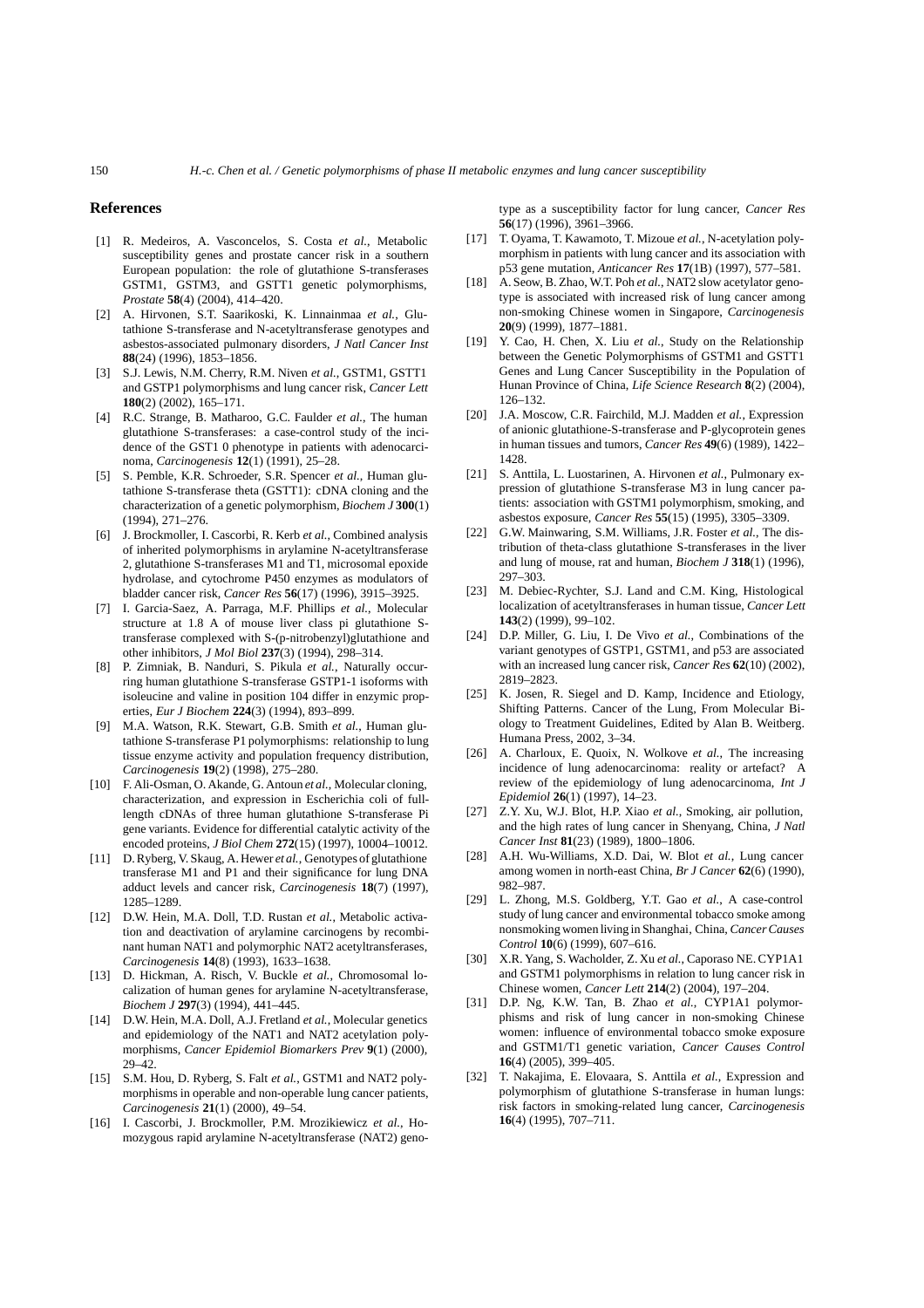- [33] D.W. Hein, Acetylator genotype and arylamine-induced carcinogenesis, *Biochim Biophys Acta* **948**(1) (1988), 37–66.
- [34] H.L. Chiou, M.F. Wu, W.P. Chien *et al.*, NAT2 fast acetylator genotype was associated with an increased risk of lung cancer among never-smoking women in Taiwan, *Cancer Lett* **223**(1) (2005), 93–101.
- [35] R.C. Brownson, M.C. Alavanja, N. Caporaso *et al.*, Epidemiology and prevention of lung cancer in nonsmokers, *Epidemiol Rev* **20**(2) (1998), 218–236.
- [36] A.C. Deitz, W. Zheng, M.A. Leff *et al.*, N-Acetyltransferase-2 genetic polymorphism, well-done meat intake, and breast cancer risk among postmenopausal women, *Cancer Epidemiol Biomarkers Prev* **9**(9) (2000), 905–910.
- [37] E. Reszka, W. Wasowicz, K. Rydzynski *et al.*, Glutathione S-transferase M1 and P1 metabolic polymorphism and lung cancer predisposition, *Neoplasma* **50**(5) (2003), 357–362.
- [38] M. Kihara, M. Kihara and K. Noda, Lung cancer risk of the GSTM1 null genotype is enhanced in the presence of the GSTP1 mutated genotype in male Japanese smokers, *Cancer Lett* **137**(1) (1999), 53–60.
- [39] N. Jourenkova-Mironova, H. Wikman, C. Bouchardy *et al.*, Role of glutathione S-transferase GSTM1, GSTM3, GSTP1 and GSTT1 genotypes in modulating susceptibility to smoking-related lung cancer, *Pharmacogenetics* **8**(6) (1998), 495–502.
- [40] H. Wikman, S. Thiel, B. Jager *et al.*, Relevance of Nacetyltransferase 1 and 2 (NAT1, NAT2) genetic polymorphisms in non-small cell lung cancer susceptibility, *Pharmacogenetics* **11**(2) (2001), 157–168.
- [41] D. Butkiewicz and M. Chorazy, Individual predisposition to lung neoplasm – the role of genes involved in metabolism of carcinogens, *Postepy Hig Med Dosw* **53**(5) (1999), 655–673.
- [42] J.D. Hayes and R.C. Strange, Glutathione S-transferase polymorphisms and their biological consequences, *Pharmacology* **61**(3) (2000), 154–166.
- [43] Q. Lan, X. He, D.J. Costa *et al.*, Indoor coal combustion emissions, GSTM1 and GSTT1 genotypes, and lung cancer risk: a case-control study in Xuan Wei, China, *Cancer Epidemiol Biomarkers Prev* **9**(6) (2000), 605–608.
- [44] J. Wang, Y. Deng, J. Cheng *et al.*, GST genetic polymorphisms and lung adenocarcinoma susceptibility in a Chinese population, *Cancer Lett* **201**(2) (2003), 185–193.
- [45] A. Hatagima, Genetic polymorphisms and metabolism of endocrine disruptors in cancer susceptibility, *Cad Saude Publica* **18**(2) (2002), 357–377.
- [46] M. Chan-Yeung, K.C. Tan-Un, M.S. Ip *et al.*, Lung cancer susceptibility and polymorphisms of glutathione-S-transferase genes in Hong Kong, *Lung Cancer* **45**(2) (2004), 155–160.
- [47] K.M. Lee, S.K. Park, S.U. Kim *et al.*, N-acetyltransferase (NAT1, NAT2) and glutathione S-transferase (GSTM1, GSTT1) polymorphisms in breast cancer, *Cancer Lett* **196**(2) (2003), 179–186.
- [48] O.L. van der Hel, P.H. Peeters, D.W. Hein *et al.*, NAT2 slow

acetylation and GSTM1 null genotypes may increase postmenopausal breast cancer risk in long-term smoking women, *Pharmacogenetics* **13**(7) (2003), 399–407.

- [49] F. Levi, F. Lucchini, E. Negri *et al.*, Trends in mortality from major cancers in the European Union, including acceding countries, in 2004, *Cancer* **101**(12) (2004), 2843–2850.
- [50] X. Xu, J. Gao, D.W. Dockery *et al.*, Air pollution and daily mortality in residential areas of Beijing, China, *Arch Environ Health* **49**(4) (1994), 216–222.
- [51] D.W. Dockery, C.A. Pope 3rd, X. Xu *et al.*, An association between air pollution and mortality in six US cities, *N Engl J Med* **329**(24) (1993), 1753–1759.
- [52] A.J. Cohen and C.A. Pope, Lung cancer and air pollution, *Environ Health Perspect* **103**(Suppl 8) (1995), 219–224.
- [53] R.C. Brownson, M.P. Eriksen, R.M. Davis *et al.*, Environmental tobacco smoke: health effects and policies to reduce exposure, *Annu Rev Public Health* **18** (1997), 163–185.
- [54] M.R. Law and A.K. Hackshaw, Environmental tobacco smoke, *Br Med Bull* **52**(1) (1996), 22–34.
- [55] A.J. Cohen, Outdoor air pollution and lung cancer, *Environ Health Perspect* **108**(Suppl 4) (2000), 743–750.
- [56] A.J. Cohen, Air pollution and lung cancer: what more do we need to know? *Thorax* **58**(12) (2003), 1010–1012.
- [57] A.B. Miller and H.A. Risch, Diet and lung cancer, *Chest* **96**(Suppl 1) (1989), 8S–9S.
- [58] R.B. Shekelle, A.H. Rossof and J. Stamler, Dietary cholesterol and incidence of lung cancer: the Western Electric Study, *Am J Epidemiol* **134**(5) (1991), 480–484; discussion on 543–544.
- [59] E. De Stefani, H. Deneo-Pellegrini, M. Mendilaharsu *et al.*, Dietary fat and lung cancer: a case-control study in Uruguay, *Cancer Causes Control* **8**(6) (1997), 913–921.
- [60] M.C. Alavanja, R.C. Brownson and J. Benichou, Estimating the effect of dietary fat on the risk of lung cancer in nonsmoking women, *Lung Cancer* **14**(Suppl 1) (1996), S63–S74.
- [61] M. Sugita, T. Izuno, M. Kanamri *et al.*, Per capita gross national product and summarized odds ratio for epidemiologic studies on the relationship between passive smoking and lung cancer, *Tokai J Exp Clin Med* **23**(5) (1998), 235–240.
- [62] C.C. Harris, Interindividual variation among humans in carcinogen metabolism, DNA adduct formation and DNA repair, *Carcinogenesis* **10**(9) (1989), 1563–1566.
- [63] V.L. Wilson, A. Weston, D.K. Manchester *et al.*, Alkyl and aryl carcinogen adducts detected in human peripheral lung, *Carcinogenesis* **10**(11) (1989), 2149–2153.
- [64] M.R. Spitz and M.L. Bondy, Genetic susceptibility to cancer, *Cancer* **72**(Suppl 3) (1993), 991–995.
- [65] H. Bartsch and E. Hietanen, The role of individual susceptibility in cancer burden related to environmental exposure, *Environ Health Perspect* **104**(Suppl 3) (1996), 569–577.
- [66] M.J. Khoury, From genes to public health: the applications of genetic technology in disease prevention. Genetics Working Group, *Am J Public Health* **86**(12) (1996), 1717–1722.